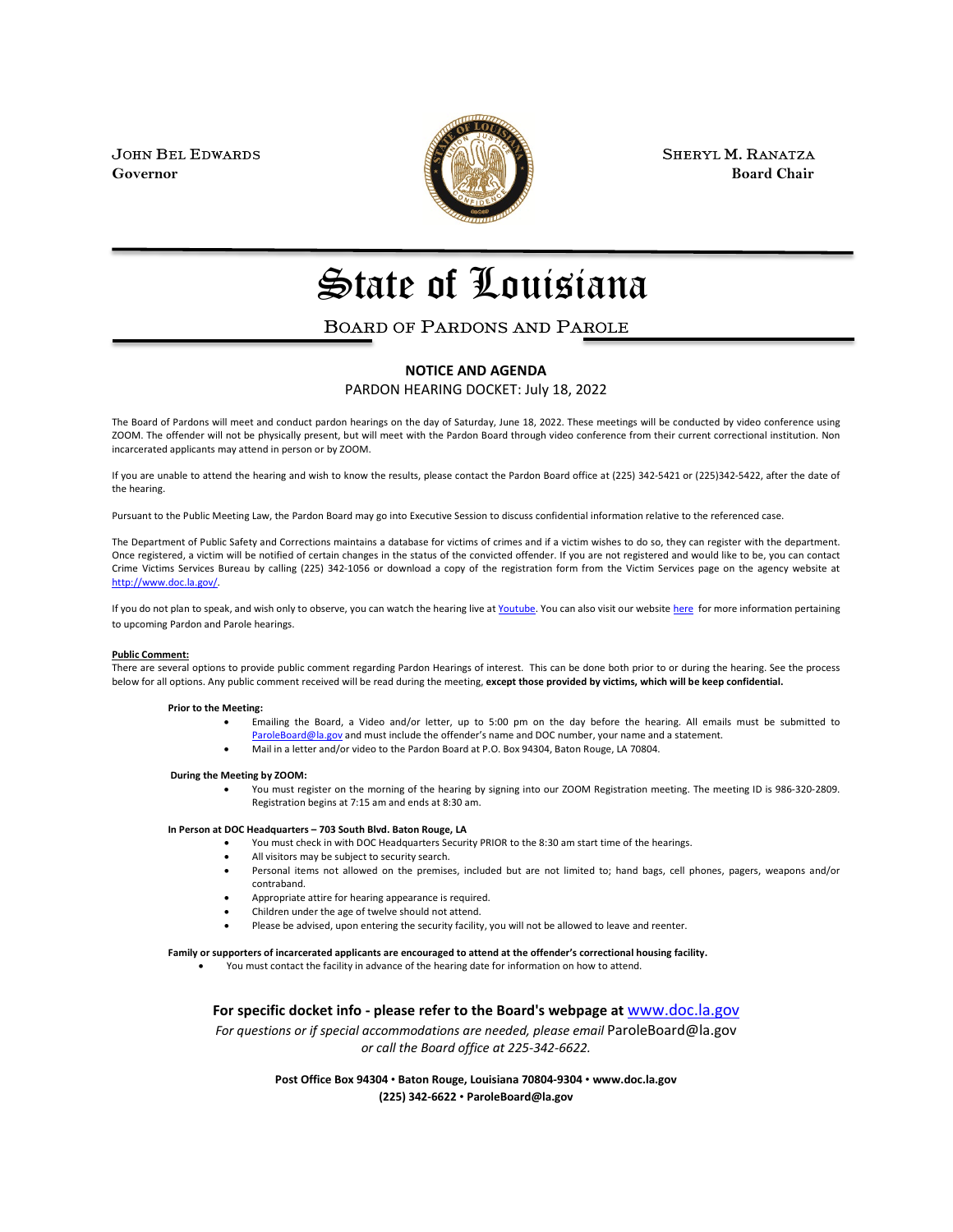

### NOTICE AND AGENDA **LOUISIANA BOARD OF PARDONS REGULAR MEETING Monday, July 18, 2022 8:30 am**

The Louisiana Board of Pardons will meet on Monday, July 18, 2022, at 8:30 am at DOC Headquarters, 703 South Boulevard, Baton Rouge, LA 70802.

### **Please silence your cell phones before entering the meeting.**

- 1. Call to Order
- 2. Roll Call
- 3. Public Comment (allowed on request before any action item)
- 4. Regular Business
	- Review and Approval of Minutes, Monday, June 27, 2022 Regular Meeting
	- Consideration of applications for clemency (see docket at doc.la.gov)
	- Note: Administrative review of clemency applications will be on July 25, 2022.
- 5. New Business
- 6. Adjournment

The Board may convene an Executive Session at any time to discuss information that is confidential and not subject to public disclosure.

*If special accommodations are needed, please visit DOC.LA.GOV for Board contact information. Contact person: John Poche at 225-342-5421*